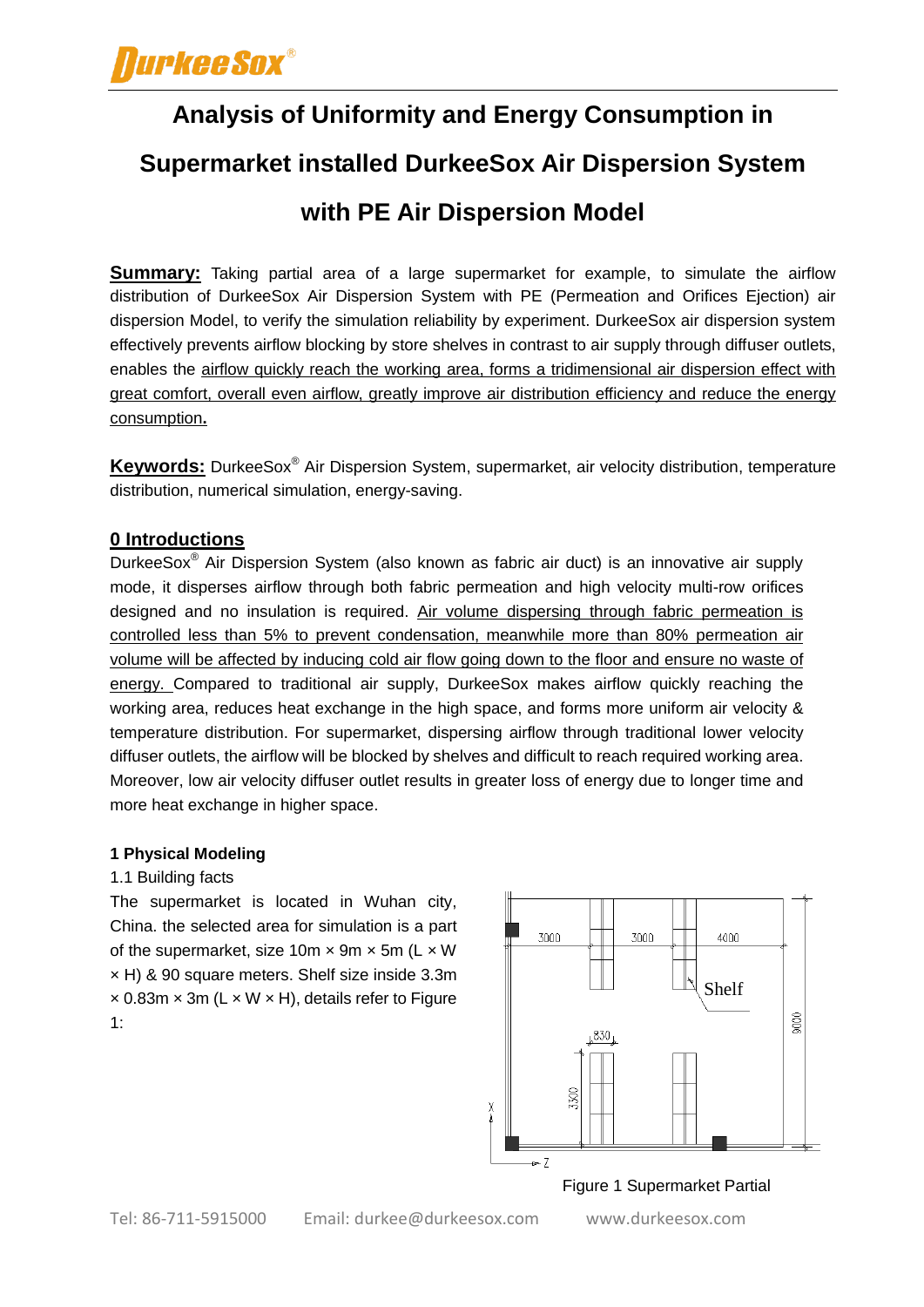## 1.2 Air supply system profiles

DurkeeSox® air dispersion system as shown in the figure consists two fabric air ducts with double row orifices for air supply, and single-layer grille for return air, the main transportation duct connected with DurkeeSox and AHU is metal duct. DurkeeSox fabric air duct diameter is 305mm, the BOD of the duct to the floor is 4m. Two pcs of return air grille is arranged on the side wall  $X =$ 0, size 1000mm x 250mm (width  $\times$  height), the distance from the lower edge of the return air grille to the floor is 0.15m, distance between two grilles is 3m, distance from outlet edge to Y-axis is 2.5m. The orifice direction of fabric air duct is at an angle of 30 °pointing to the earth vertical direction, orifice size is 0.5 inches (12.7 mm) , orifice spacing 80mm, total 216 pcs orifices. Air volume per duct is 1800 m  $\frac{3}{1}$  h (138 m  $\frac{3}{1}$  h going through fabric permeation), pressure 150Pa, supply air temperature 18 °C. Outdoor temperature is 35.2 °C DB in summer; indoor design temperature is  $25 \pm 2$  ° C, taking the actual high density of people into account, designed end air velocity in working area is 0.3 to 0.5m/s.

Air supply system of grille diffuser outlet is as shown below, diffuser outlet size is 250mm x 250mm, total four pcs, the outlet spacing at X direction is 4m, spacing at Z direction is 5m, the distance from lower end of the outlet to the floor is 4 m.

Air volume for four diffuser outlet and DurkeeSox air dispersion system is equal, air velocity is 4m / s, the supply air temperature is 18 °C; Other boundary conditions are same as the fabric air duct.

Location and size of the return air grille are also same as fabric air duct.



DurkeeSox<sup>®</sup> Air Dispersion System Layout Traditional Diffuser Outlet Layout



## **2. Numerical simulation of Mathematical model**

Turbulence model adopted K-ε double equation model Boundary conditions - Main parameters settings:

a. Permeation air velocity of fabric air duct 0.005m / s, airflow going out vertically to the wall.

b. Orifice is simplified to be mesh slot based on design air volume, inlet air velocity is 12.3m / s (converted from unchanged air quantity).

c. Calculates regional the solid wall boundary, for the external walls of  $Z = 0$  and  $x = 0$ , using the constant heat flux boundary conditions, heat flux density is 20W / m <sup>2</sup> and the remaining wall is set to the interior wall of the adiabatic boundary conditions.

d. Using a standard wall function to eliminate the limitations of the standard turbulence model at near wall area.

e. The supply air temperature is 18 ℃.

Tel: 86-711-5915000 Email: durkee@durkeesox.com www.durkeesox.com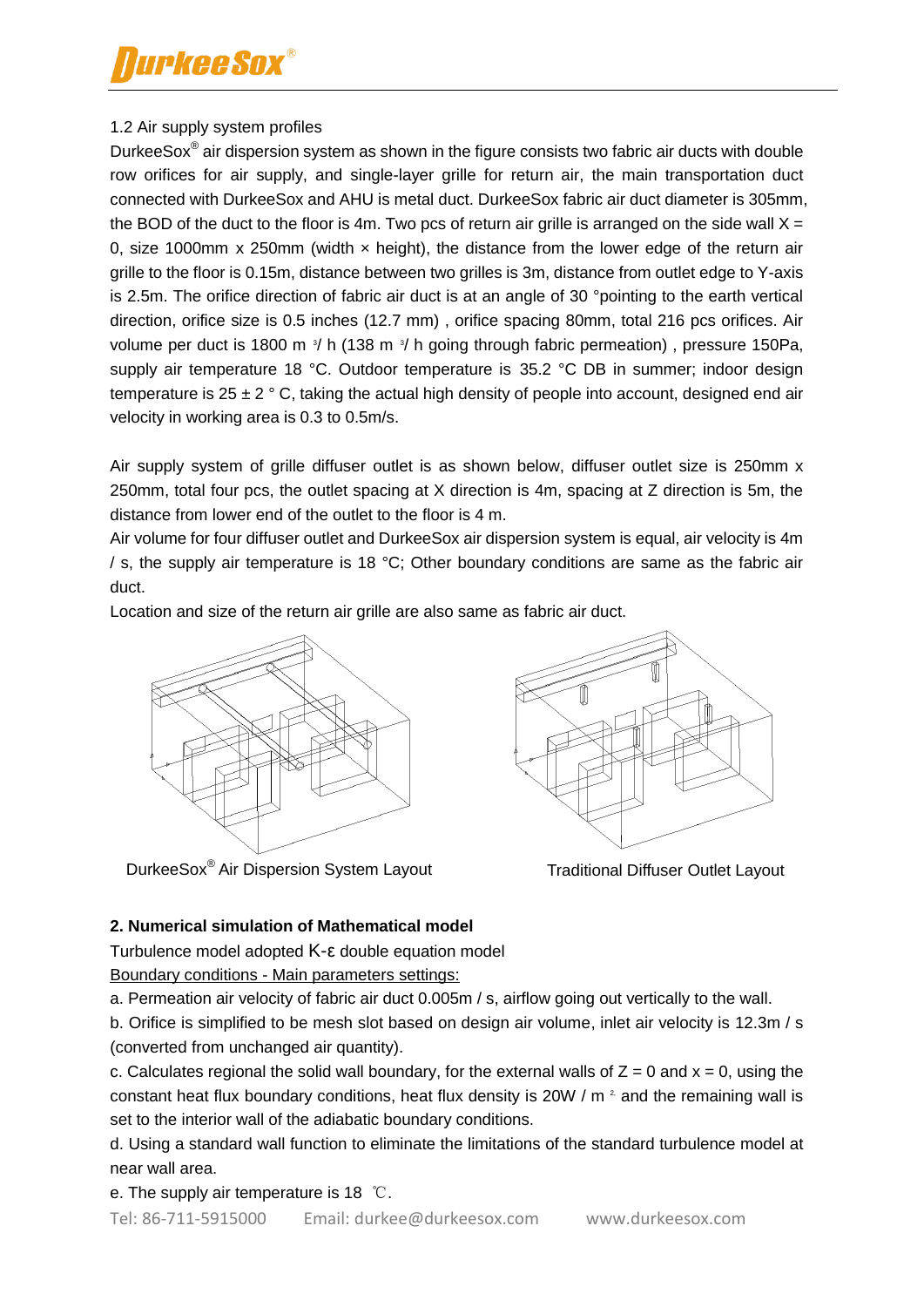

#### **3 Actual Experiments**

This test is conducted in summer. Since the working area is a rectangle, namely as symmetrical area, also the fabric air ducts are arranged symmetrically. Therefore, we only need to measure the following areas ( $0 \le X \le 4.5$ ,  $0 \le Z \le 10$ ), so as to reflect the flow field of the entire work area. Arrange measuring points in the simulation area uniformly, measuring points distribution at activity area are shown in Figure 3:



Figure 3 Measure Points Layout

Choosing y = 1.5m cross-section, comparison of flat temperature and air velocity. The measured values and results of numerical simulation as well as fitting curve are shown in Figure 4, Figure 5.





Figure 5 Y = 1.5m Height Measured Air Temperature and Simulated Temperature Comparison Diagram

As can be seen from Figure 4 and 5, measured air velocity is slightly greater than the simulated values generally, less than simulated values only in few measuring points. Measured temperature values are 0.2 to 0.5 °C higher generally. Since the simulation assumes that the area is closed area, but actually there are small amount of air leakage due to the doors and windows, causing outdoor air into the room, and the room temperature rises. We can find that the variation trend of both measured values and simulated values of air velocity and temperature at measuring points are same, the numerical simulation results match the actual circumstances described herein, thus the selected calculation model, the boundary condition are feasible.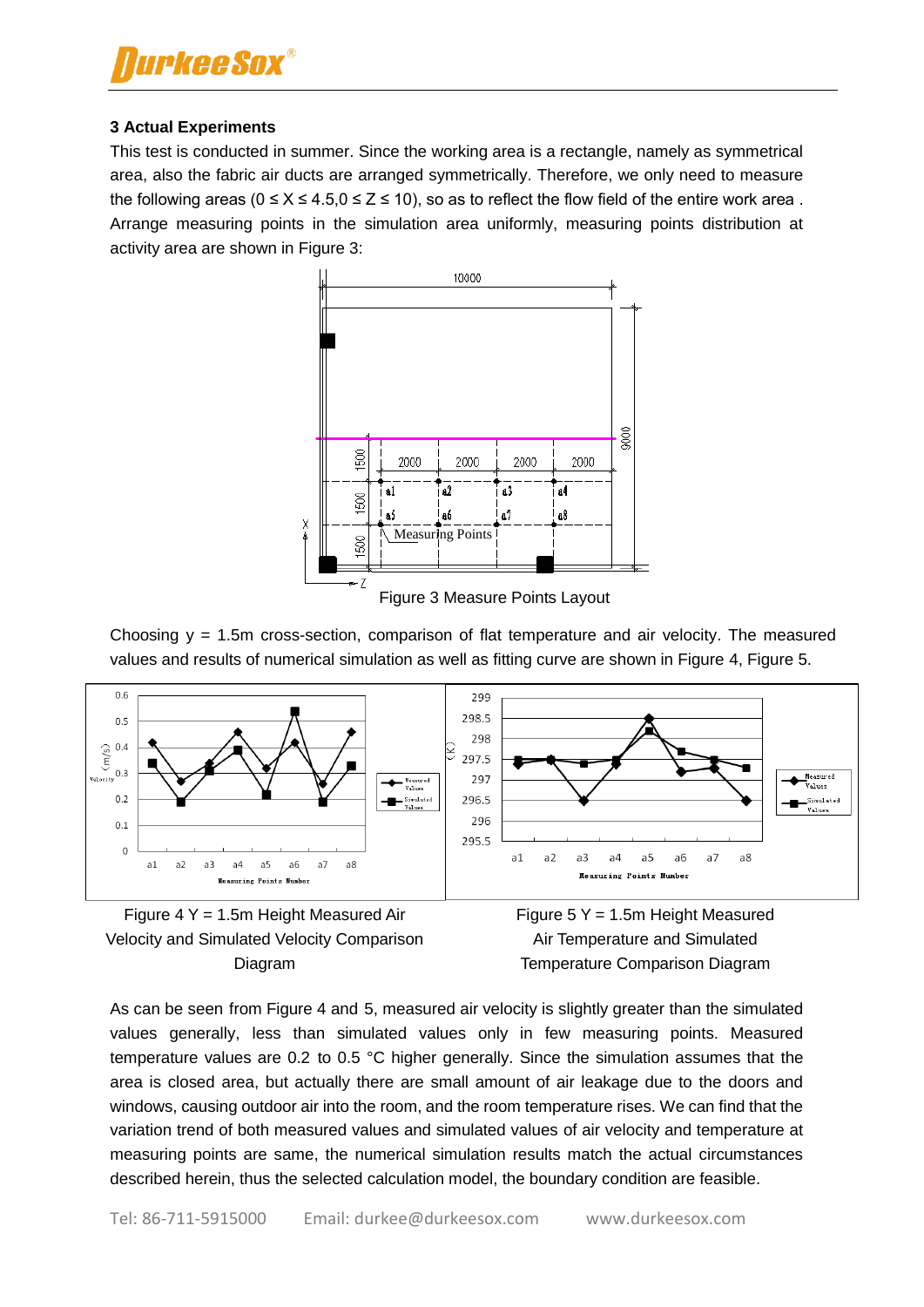# *urkee Sox®*

### **4 Contrasts of DurkeeSox® system and Traditional grille diffuser Air Supply**

The figure below shows  $Y = 1.5$ m cross-section fabric air duct and grille diffuser air velocity distribution in summer condition. As we can be seen, the airflow distribution of fabric air duct is more uniformed due to perpendicular to shelves, the air velocity is also more uniformed; meanwhile, we can also find out that air velocity of DurkeeSox air dispersion system is higher at the same height comparing to grille diffuser air outlet (air velocity is 0.45m / s), fabric air duct is more conducive for the airflow to quickly reach the ground and reduce high-altitude heat exchange, we can see from the distribution of temperature field that the average temperature of fabric air duct solution is 1-2 degrees Celsius lower than the grille diffuser solution at the same height.









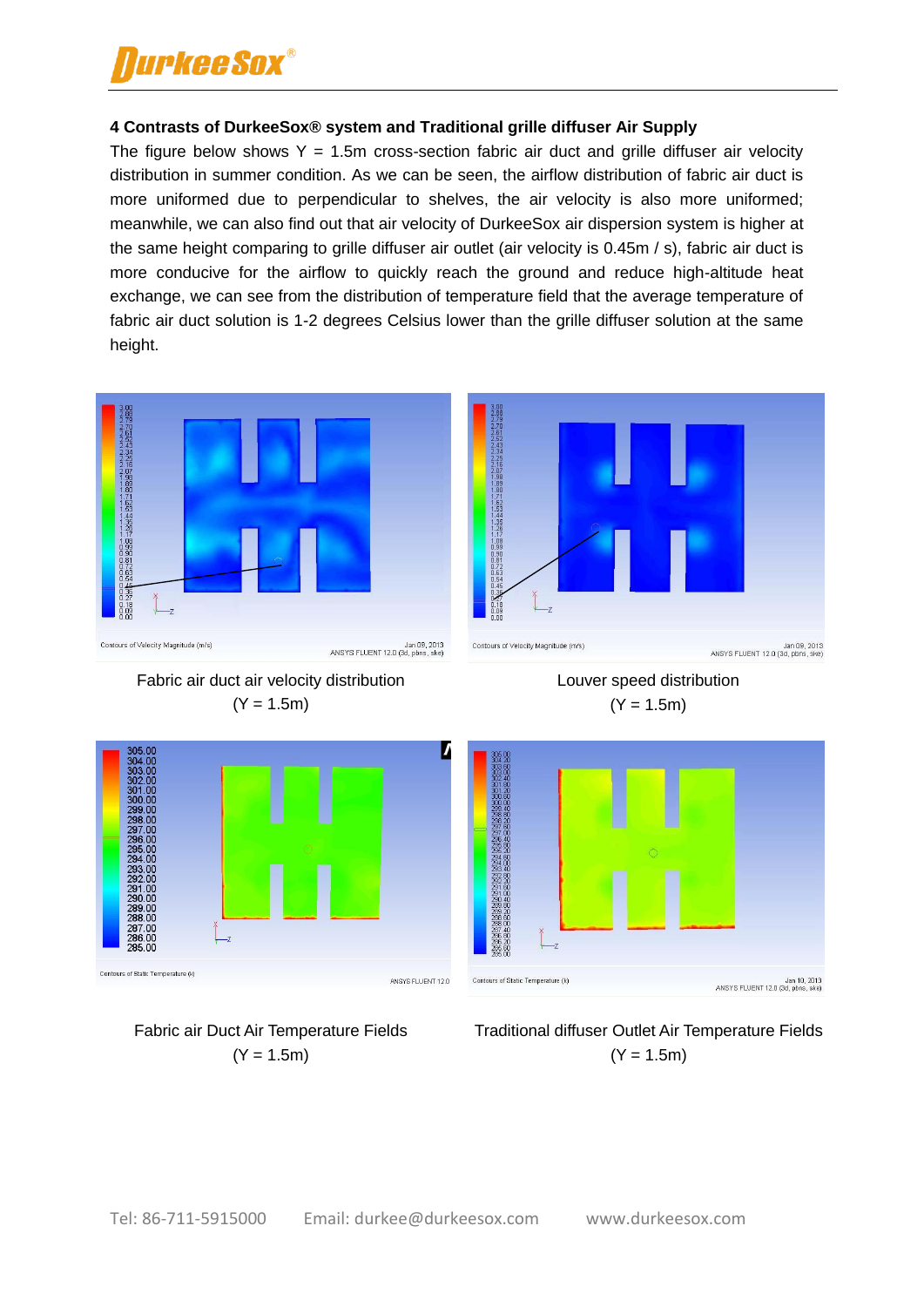



#### 4.1 Studying on Fabric air Duct Energy Loss through fabric permeation

About 5% permeation air quantity on fabric air duct surface is used to prevent condensation, it forms a clear cold layer (blue ring) on the duct surface, but it does not spread to the surrounding, and it is induced fast to the ground (light blue airflow) by the inducing flow model as above, thus greatly reducing the energy consumption of fabric air duct due to material permeation and it is negligible.

#### 4.2 Brief Analysis of the Causes

Firstly**,** according to the design parameters, orifice air velocity of fabric air duct is 12.3m / s, diffuser outlet air velocity is only around 5 m / s. Due to large area of diffuser outlets and slow air dispersion flow, so the velocity is low at the end of the jet flow, and the temperature is low, the sense of the airflow is obvious. Fabric air duct has smaller orifice diameter, bigger spacing, more numbers of holes, more rapid decay of supply air jet flow, and the formation of induced air supply induces fast indoor air mixing, thus the flow rate in the staff activity area will remain within comfort range.

Secondly, fabric air duct is vertically arranged to the shelves, and orifices are placed with a right angle which can reduce the airflow blocking by the shelves, enabling the jet flow reach the working area. By using rational designed orifice size, spacing and direction, the end air velocity is to be controlled to meet various air distribution requirements for different places.

Thirdly, by using fabric air duct, the above effect can be realized within 45 minutes after turning on the machine, but for louver the required time is 1.5 hours. The reasons are: fabric air duct does have permeation airflow which prevents the condensation, but due to high orifice air velocity, most of the actual permeation airflow will be induced to working area, the actual cooling capacity (air volume) loss is only 3%, besides, high velocity jet flow will result in no dispersion of AC air above working area, it is only to be dispersed as soon as reach the working area, so the heat exchange time is short, the energy loss is small; But for louver outlet air distribution, due to lower air velocity, there will be much more heat exchange, the actual cooling capacity at working area will be much less than fabric air duct solution, also due to the uniformity of air supply, the air mixing time will be longer too.